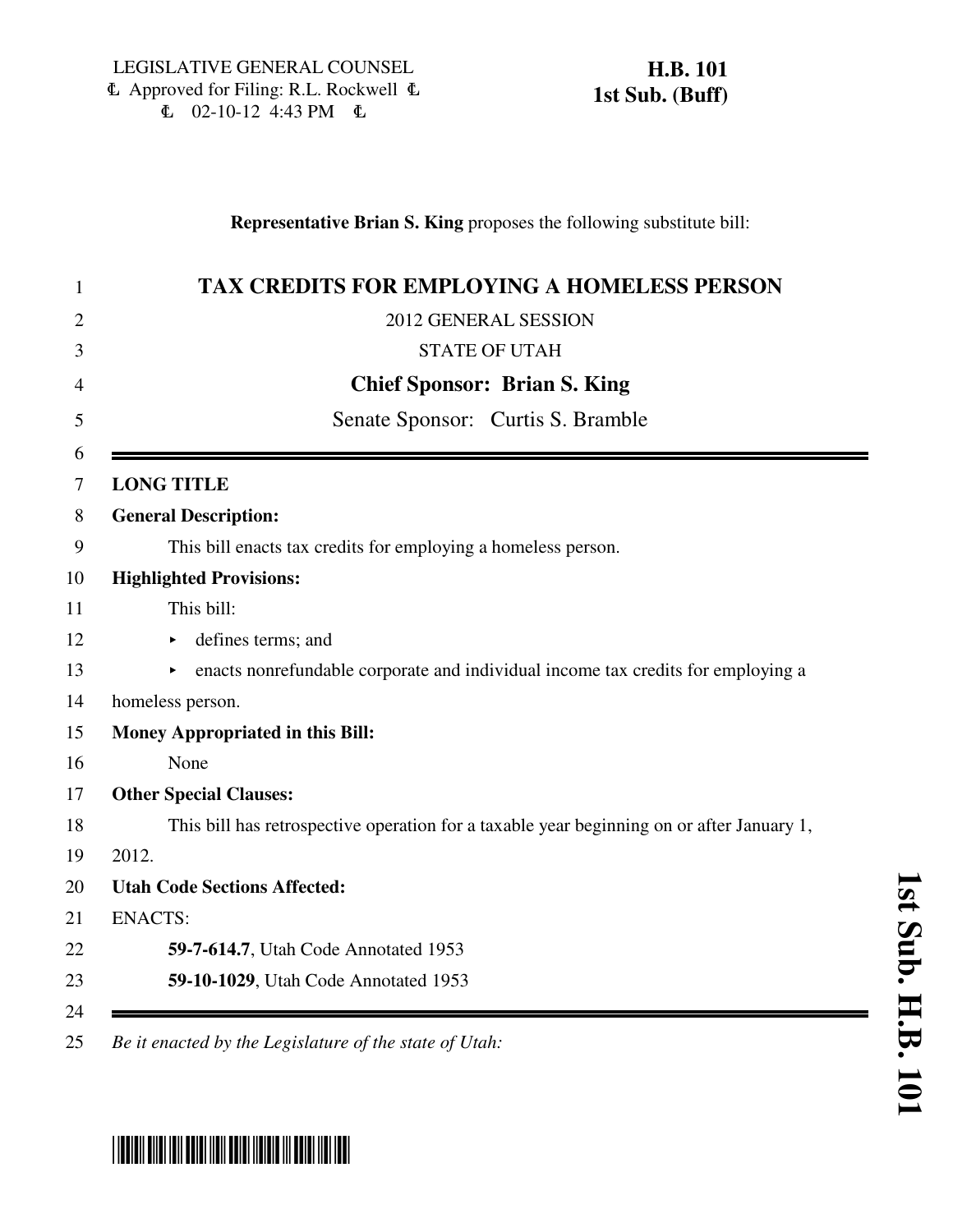## **1st Sub. (Buff) H.B. 101 02-10-12 4:43 PM**

| 26 | Section 1. Section 59-7-614.7 is enacted to read:                                               |
|----|-------------------------------------------------------------------------------------------------|
| 27 | 59-7-614.7. Nonrefundable tax credit for hiring a homeless person.                              |
| 28 | (1) As used in this section:                                                                    |
| 29 | (a) "Continuously employed" means that beginning on or after January 1, 2012, a                 |
| 30 | homeless person works for a corporation for at least 80 hours during each month of a            |
| 31 | six-month period that begins on the date the homeless person is hired by the corporation.       |
| 32 | (b) "Homeless person" means an individual whose primary nighttime residence is a                |
| 33 | permanent housing, permanent supportive, or transitional facility.                              |
| 34 | (c) "Permanent housing, permanent supportive, or transitional facility" means a facility:       |
| 35 | (i) located within the state;                                                                   |
| 36 | (ii) that provides supervision of residents of the facility; and                                |
| 37 | (iii) (A) that is a publicly or privately operated shelter designed to provide temporary        |
| 38 | living accommodations, including a welfare hotel, congregate shelter, or transitional housing   |
| 39 | for the mentally ill, and that receives federal homeless assistance funding distributed by the  |
| 40 | United States Department of Housing and Urban Development; or                                   |
| 41 | (B) that is an emergency shelter that receives homeless assistance funding from a               |
| 42 | county, city, or town.                                                                          |
| 43 | (2) A corporation may claim a nonrefundable tax credit as provided in this section              |
| 44 | against a tax under this chapter if the corporation hires a homeless person:                    |
| 45 | (a) on or after January 1, 2012;                                                                |
| 46 | (b) who resides in a permanent housing, permanent supportive, or transitional facility          |
| 47 | on the date the corporation hires the homeless person; and                                      |
| 48 | (c) who is continuously employed by the corporation.                                            |
| 49 | (3) A tax credit under this section is equal to:                                                |
| 50 | (a) (i) \$500 for a homeless person who works for a corporation for at least 80 hours but       |
| 51 | less than 160 hours during each month of a six-month period that begins on the date the         |
| 52 | homeless person is hired by the corporation; and                                                |
| 53 | (ii) (A) \$500 if the homeless person described in Subsection $(3)(a)(i)$ works for the         |
| 54 | corporation for at least 80 hours but less than 160 hours during each month of an additional    |
| 55 | six-month period that begins on the day after the last day of the six-month period described in |
|    |                                                                                                 |

56 Subsection  $(3)(a)(i)$ ; or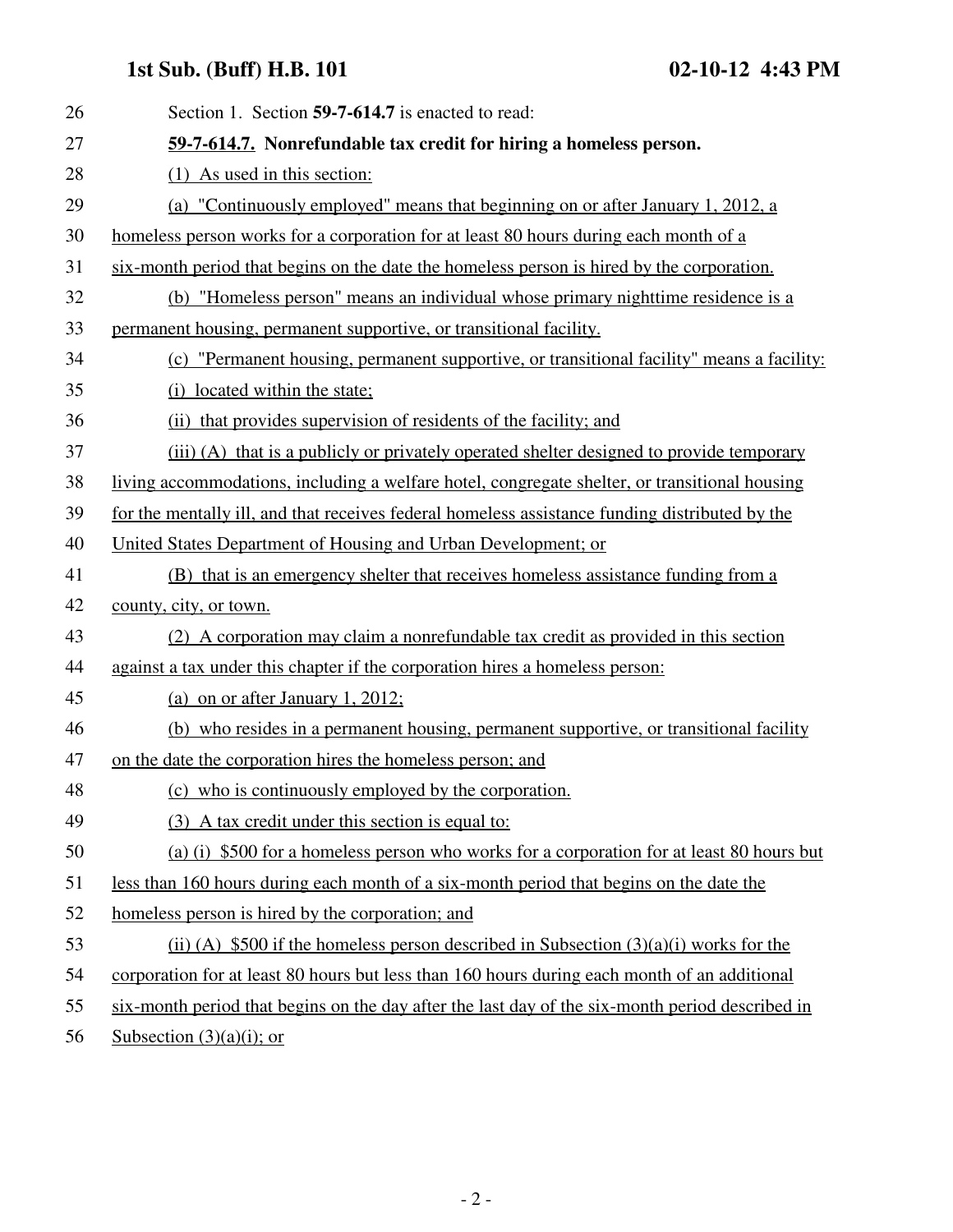### **02-10-12 4:43 PM 1st Sub. (Buff) H.B. 101**

| 57 | (B) \$1000 if the homeless person described in Subsection $(3)(a)(i)$ works for the                   |
|----|-------------------------------------------------------------------------------------------------------|
| 58 | corporation for 160 or more hours during each month of an additional six-month period that            |
| 59 | begins on the day after the last day of the six-month period described in Subsection $(3)(a)(i)$ ; or |
| 60 | (b) (i) \$1000 for a homeless person who works for a corporation for 160 or more hours                |
| 61 | during each month of a six-month period that begins on the date the homeless person is hired          |
| 62 | by the corporation; and                                                                               |
| 63 | (ii) (A) \$500 if the homeless person described in Subsection $(3)(b)(i)$ works for the               |
| 64 | corporation for at least 80 hours but less than 160 hours during each month of an additional          |
| 65 | six-month period that begins on the day after the last day of the six-month period described in       |
| 66 | Subsection $(3)(b)(i)$ ; or                                                                           |
| 67 | (B) $$1000$ if the homeless person described in Subsection $(3)(b)(i)$ works for the                  |
| 68 | corporation for 160 or more hours during each month of an additional six-month period that            |
| 69 | begins on the day after the last day of the six-month period described in Subsection $(3)(b)(i)$ .    |
| 70 | (4) (a) A tax credit under this section may be claimed only once per homeless person a                |
| 71 | corporation hires.                                                                                    |
| 72 | (b) A tax credit under:                                                                               |
| 73 | (i) Subsection $(3)(a)(i)$ may be claimed in a different taxable year than a tax credit               |
| 74 | claimed under Subsection $(3)(a)(ii)$ ; and                                                           |
| 75 | (ii) Subsection $(3)(b)(i)$ may be claimed in a different taxable year than a tax credit              |
| 76 | claimed under Subsection $(3)(b)(ii)$ .                                                               |
| 77 | (5) A corporation that claims a tax credit under this section shall retain the following              |
| 78 | for each homeless person with respect to whom the corporation claims a tax credit under this          |
| 79 | section:                                                                                              |
| 80 | (a) the homeless person's:                                                                            |
| 81 | $(i)$ name;                                                                                           |
| 82 | (ii) taxpayer identification number; and                                                              |
| 83 | (iii) current address, or if the homeless person is no longer employed by the                         |
| 84 | corporation, the last known address of the homeless person;                                           |
| 85 | (b) documentation provided by a permanent housing, permanent supportive, or                           |
| 86 | transitional facility:                                                                                |
| 87 | (i) stating the address of the permanent housing, permanent supportive, or transitional               |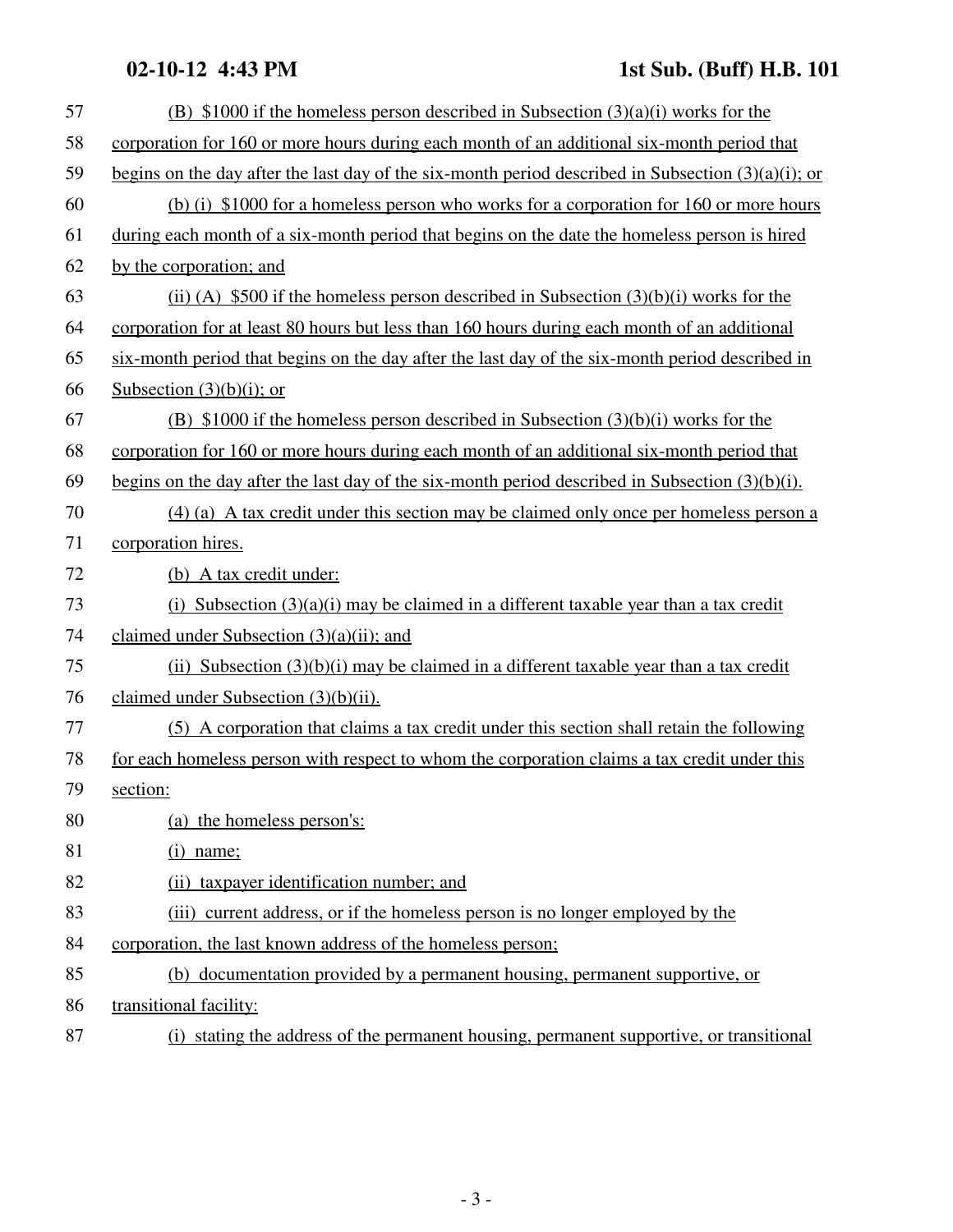## **1st Sub. (Buff) H.B. 101 02-10-12 4:43 PM**

| 88  | facility; and                                                                                   |
|-----|-------------------------------------------------------------------------------------------------|
| 89  | (ii) establishing that the homeless person resided at the permanent housing, permanent          |
| 90  | supportive, or transitional facility on the date the corporation hired the homeless person; and |
| 91  | (c) documentation establishing the hours and dates that the homeless person worked              |
| 92  | for the corporation.                                                                            |
| 93  | (6) A corporation shall provide the information described in Subsection (5) to the              |
| 94  | commission at the request of the commission.                                                    |
| 95  | (7) A corporation may carry forward a tax credit under this section for a period that           |
| 96  | does not exceed the next five taxable years if:                                                 |
| 97  | (a) the corporation is allowed to claim a tax credit under this section for a taxable year;     |
| 98  | and                                                                                             |
| 99  | (b) the amount of the tax credit exceeds the corporation's tax liability under this chapter     |
| 100 | for that taxable year.                                                                          |
| 101 | Section 2. Section 59-10-1029 is enacted to read:                                               |
| 102 | 59-10-1029. Nonrefundable tax credit for hiring a homeless person.                              |
| 103 | (1) As used in this section:                                                                    |
| 104 | (a) "Continuously employed" means that beginning on or after January 1, 2012, a                 |
| 105 | homeless person works for a claimant, estate, or trust for at least 80 hours during each month  |
| 106 | of a six-month period that begins on the date the homeless person is hired by the claimant,     |
| 107 | estate, or trust.                                                                               |
| 108 | (b) "Homeless person" means an individual whose primary nighttime residence is a                |
| 109 | permanent housing, permanent supportive, or transitional facility.                              |
| 110 | (c) "Permanent housing, permanent supportive, or transitional facility" means a facility:       |
| 111 | (i) located within the state;                                                                   |
| 112 | (ii) that provides supervision of residents of the facility; and                                |
| 113 | (iii) (A) that is a publicly or privately operated shelter designed to provide temporary        |
| 114 | living accommodations, including a welfare hotel, congregate shelter, or transitional housing   |
| 115 | for the mentally ill, and that receives federal homeless assistance funding distributed by the  |
| 116 | United States Department of Housing and Urban Development; or                                   |
| 117 | (B) that is an emergency shelter that receives homeless assistance funding from a               |
| 118 | county, city, or town.                                                                          |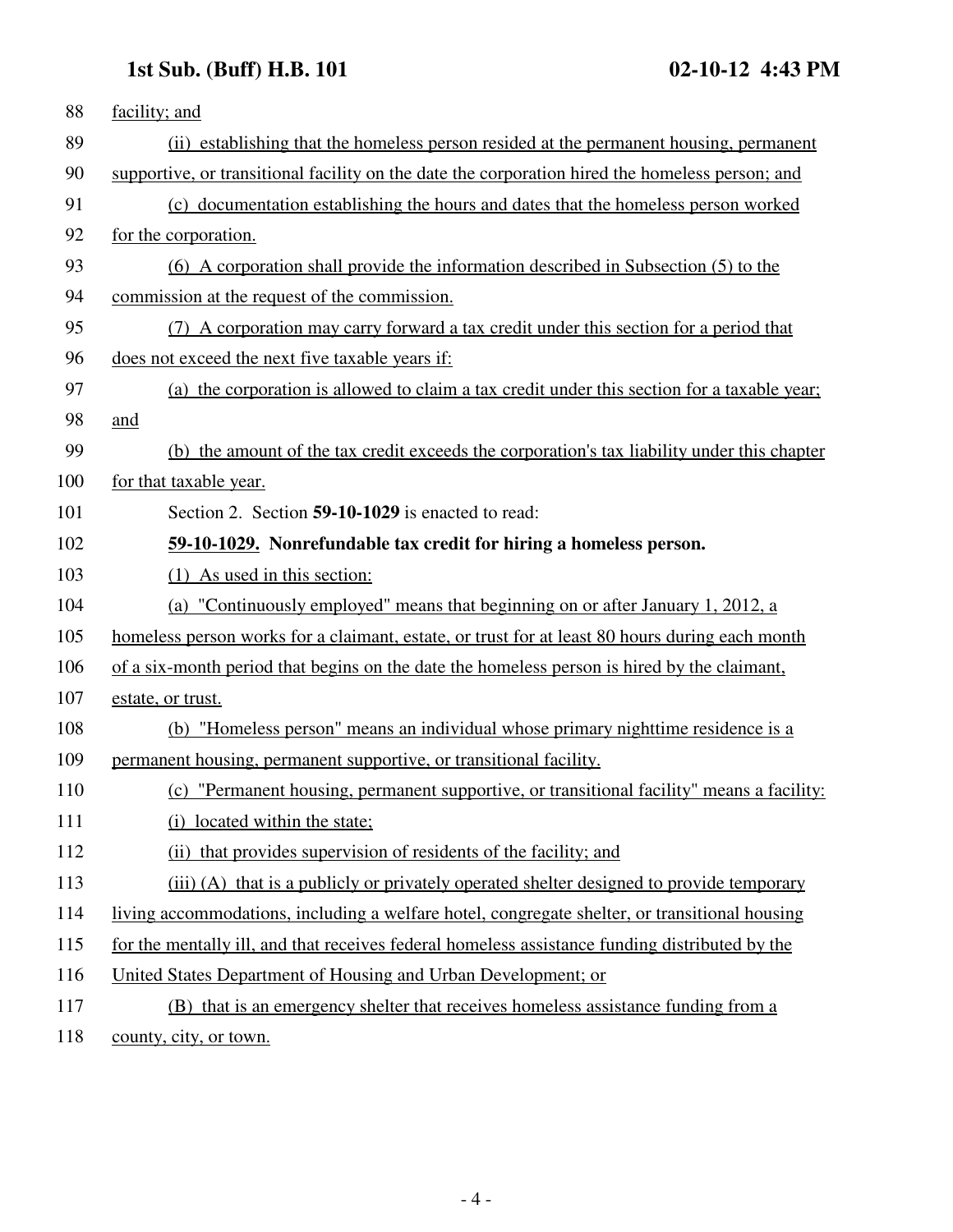| 119 | (2) A claimant, estate, or trust may claim a nonrefundable tax credit as provided in this           |
|-----|-----------------------------------------------------------------------------------------------------|
| 120 | section against a tax under this chapter if the claimant, estate, or trust hires a homeless person: |
| 121 | (a) on or after January 1, 2012;                                                                    |
| 122 | (b) who resides in a permanent housing, permanent supportive, or transitional facility              |
| 123 | on the date the claimant, estate, or trust hires the homeless person; and                           |
| 124 | (c) who is continuously employed by the claimant, estate, or trust.                                 |
| 125 | (3) A tax credit under this section is equal to:                                                    |
| 126 | (a) (i) \$500 for a homeless person who works for a claimant, estate, or trust for at least         |
| 127 | 80 hours but less than 160 hours during each month of a six-month period that begins on the         |
| 128 | date the homeless person is hired by the claimant, estate, or trust; and                            |
| 129 | (ii) (A) \$500 if the homeless person described in Subsection $(3)(a)(i)$ works for the             |
| 130 | claimant, estate, or trust for at least 80 hours but less than 160 hours during each month of an    |
| 131 | additional six-month period that begins on the day after the last day of the six-month period       |
| 132 | described in Subsection $(3)(a)(i)$ ; or                                                            |
| 133 | (B) $$1000$ if the homeless person described in Subsection $(3)(a)(i)$ works for the                |
| 134 | claimant, estate, or trust for 160 or more hours during each month of an additional six-month       |
| 135 | period that begins on the day after the last day of the six-month period described in Subsection    |
| 136 | $(3)(a)(i)$ ; or                                                                                    |
| 137 | (b) (i) \$1000 for a homeless person who works for a claimant, estate, or trust for 160 or          |
| 138 | more hours during each month of a six-month period that begins on the date the homeless             |
| 139 | person is hired by the claimant, estate, or trust; and                                              |
| 140 | (ii) (A) $$500$ if the homeless person described in Subsection $(3)(b)(i)$ works for the            |
| 141 | claimant, estate, or trust for at least 80 hours but less than 160 hours during each month of an    |
| 142 | additional six-month period that begins on the day after the last day of the six-month period       |
| 143 | described in Subsection $(3)(b)(i)$ ; or                                                            |
| 144 | (B) $$1000$ if the homeless person described in Subsection $(3)(b)(i)$ works for the                |
| 145 | claimant, estate, or trust for 160 or more hours during each month of an additional six-month       |
| 146 | period that begins on the day after the last day of the six-month period described in Subsection    |
| 147 | $(3)(b)(i)$ .                                                                                       |
| 148 | (4) (a) A tax credit under this section may be claimed only once per homeless person a              |
| 149 | claimant, estate, or trust hires.                                                                   |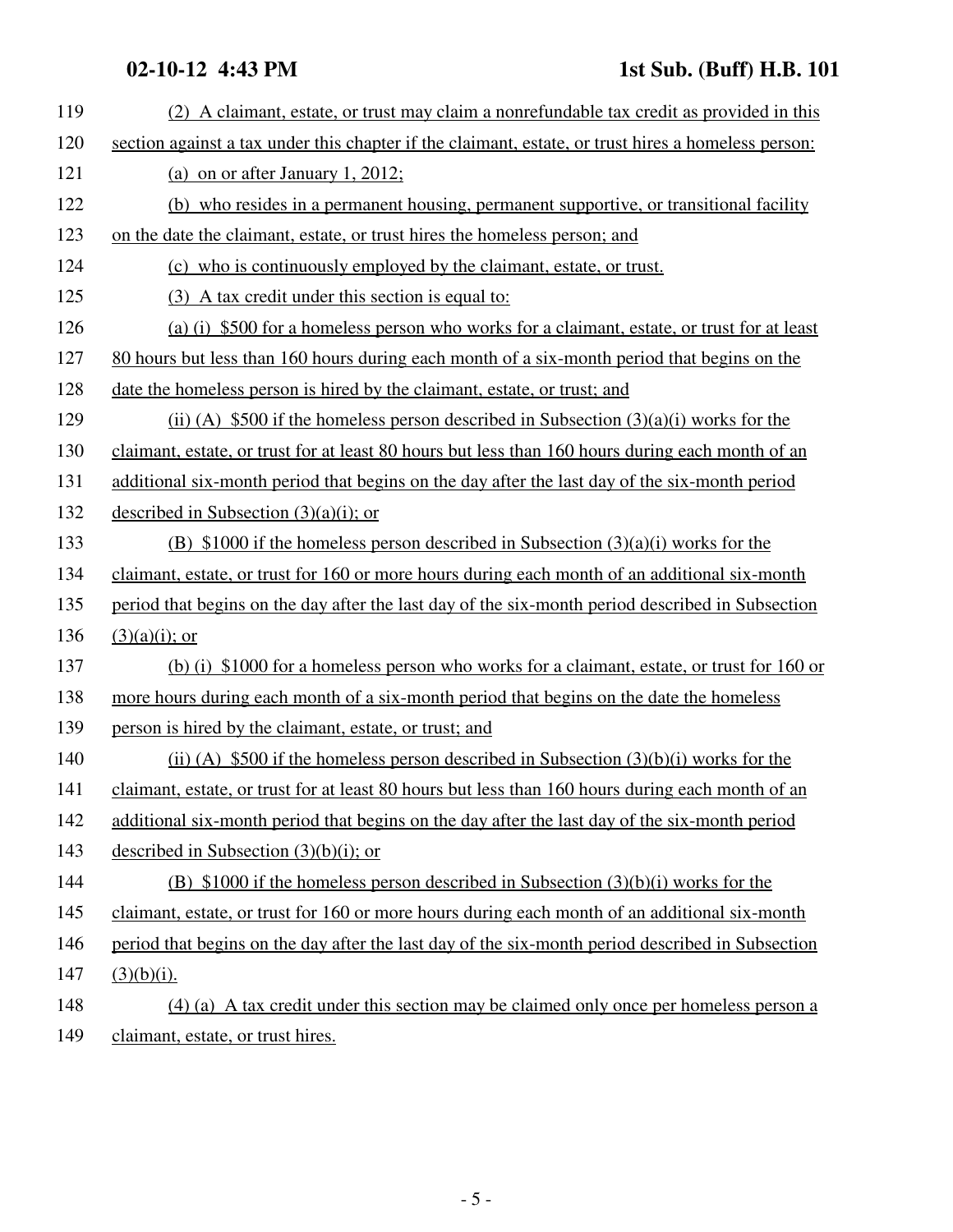## **1st Sub. (Buff) H.B. 101 02-10-12 4:43 PM**

| 150 | (b) A tax credit under:                                                                            |
|-----|----------------------------------------------------------------------------------------------------|
| 151 | (i) Subsection $(3)(a)(i)$ may be claimed in a different taxable year than a tax credit            |
| 152 | claimed under Subsection $(3)(a)(ii)$ ; and                                                        |
| 153 | $(ii)$ Subsection $(3)(b)(i)$ may be claimed in a different taxable year than a tax credit         |
| 154 | claimed under Subsection $(3)(b)(ii)$ .                                                            |
| 155 | (5) A claimant, estate, or trust that claims a tax credit under this section shall retain the      |
| 156 | following for each homeless person with respect to whom the claimant, estate, or trust claims a    |
| 157 | tax credit under this section:                                                                     |
| 158 | (a) the homeless person's:                                                                         |
| 159 | $(i)$ name;                                                                                        |
| 160 | (ii) taxpayer identification number; and                                                           |
| 161 | (iii) current address, or if the homeless person is no longer employed by the claimant,            |
| 162 | estate, or trust, the last known address of the homeless person;                                   |
| 163 | (b) documentation provided by a permanent housing, permanent supportive, or                        |
| 164 | transitional facility:                                                                             |
| 165 | (i) stating the address of the permanent housing, permanent supportive, or transitional            |
| 166 | facility; and                                                                                      |
| 167 | (ii) establishing that the homeless person resided at the permanent housing, permanent             |
| 168 | supportive, or transitional facility on the date the claimant, estate, or trust hired the homeless |
| 169 | person; and                                                                                        |
| 170 | (c) documentation establishing the hours and dates that the homeless person worked                 |
| 171 | for the claimant, estate, or trust.                                                                |
| 172 | (6) A claimant, estate, or trust shall provide the information described in Subsection             |
| 173 | (5) to the commission at the request of the commission.                                            |
| 174 | (7) A claimant, estate, or trust may carry forward a tax credit under this section for a           |
| 175 | period that does not exceed the next five taxable years if:                                        |
| 176 | (a) the claimant, estate, or trust is allowed to claim a tax credit under this section for a       |
| 177 | taxable year; and                                                                                  |
| 178 | (b) the amount of the tax credit exceeds the claimant's, estate's, or trust's tax liability        |
| 179 | under this chapter for that taxable year.                                                          |
| 180 | Section 3. Retrospective operation.                                                                |